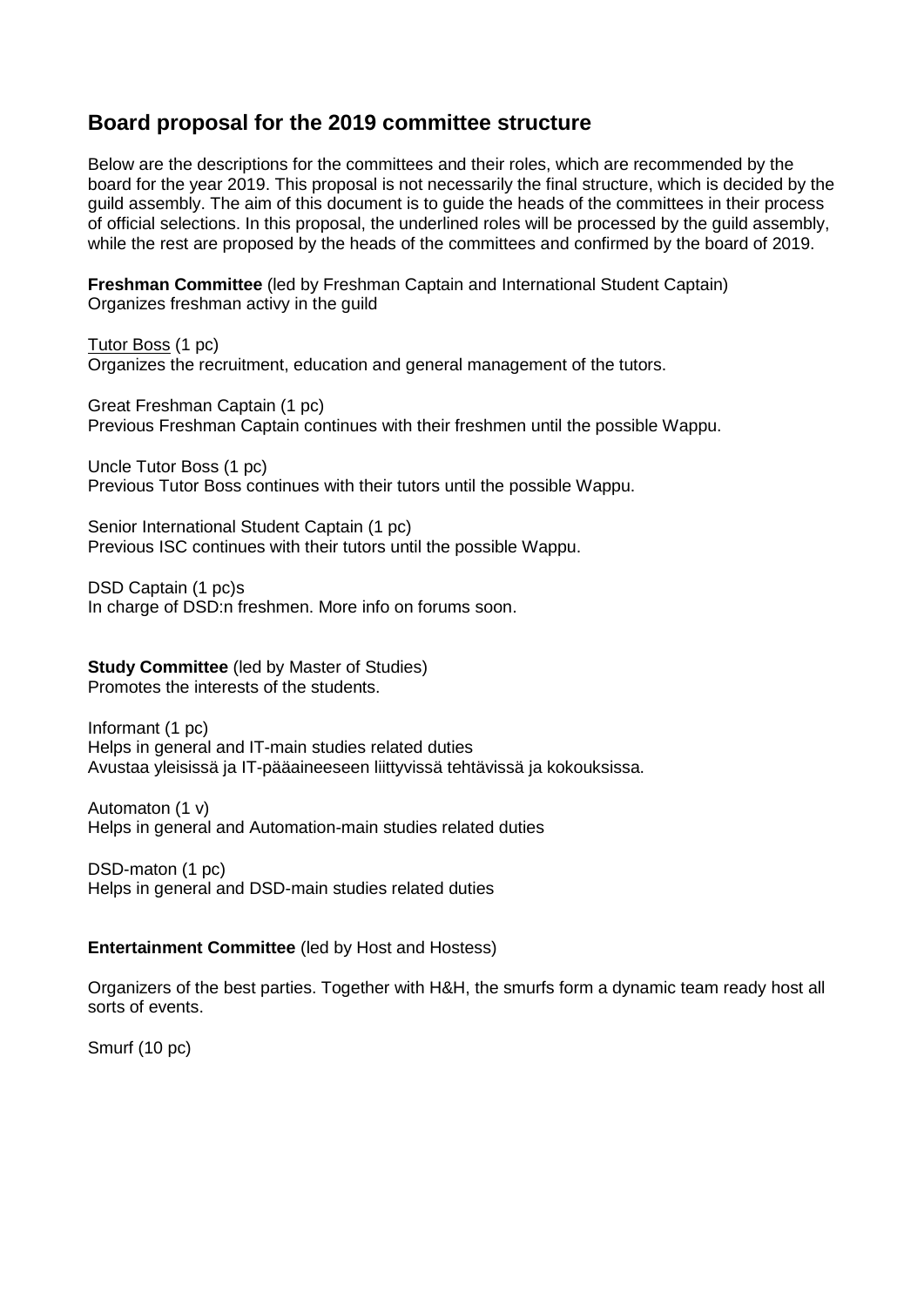#### **Committee of Cultural Affairs** (led by Master of Culture)

Organizes cultural and sports events

Gameman (1 pc) Organizes board game nights and weekends.

Sitsi program manager (n pc) In charge of organizing fun sitsi activities

Director of Evens and Cultural Excursions (n pc) Helps with organizing cultural events and excursions

Cupbeares (n kpl) Makes sure that non-alcoholic wine is available on important occasions

Sports managers (n pc) Take care of university leagues (futsal, basketball, volley ball) applications and attendances. Organize sports tryouts and other sports events. Part of AYY Liikuntatoimikunta.

Stiff Wrist (1 pc) Keeps up the kimble traditions.

Senile Secretary (1 pc) Organizes events for the older students.

**Golden Tomato** (led by GTPT, under the Master of Culture) The editorial staff of the official guild magazine, Kultainen Tomaatti aka Golden Tomato

Golden Editor-in-Chief(GTPT)(1 pc)

In charge of delivering 4 or more guild magazines per year. Manages the editorial staff and oversees the editorial process. Part of AYY Päätoimikunta.

Golden Editor (4 pc) Writes content for the magazine.

Golden Layout Designer (1 pc) Takes care of the layout of the magazine.

Golden Graphic Artist (1 pc) Produces graphics for the magazine.

**Sexton Committee** (led by Sexton Master, under Master of Culture) Upkeeps the guilds singing culture at sitsis and other events.

Sexton Master (1 pc) In charge of sexton activities, creating the song booklet for sitsis and the preservation of guilds singing culture. Part of AYY Lukkaritoimikunta (Sexton Committee).

Sexton (6 pc) Helps with Sexton Masters responsibilities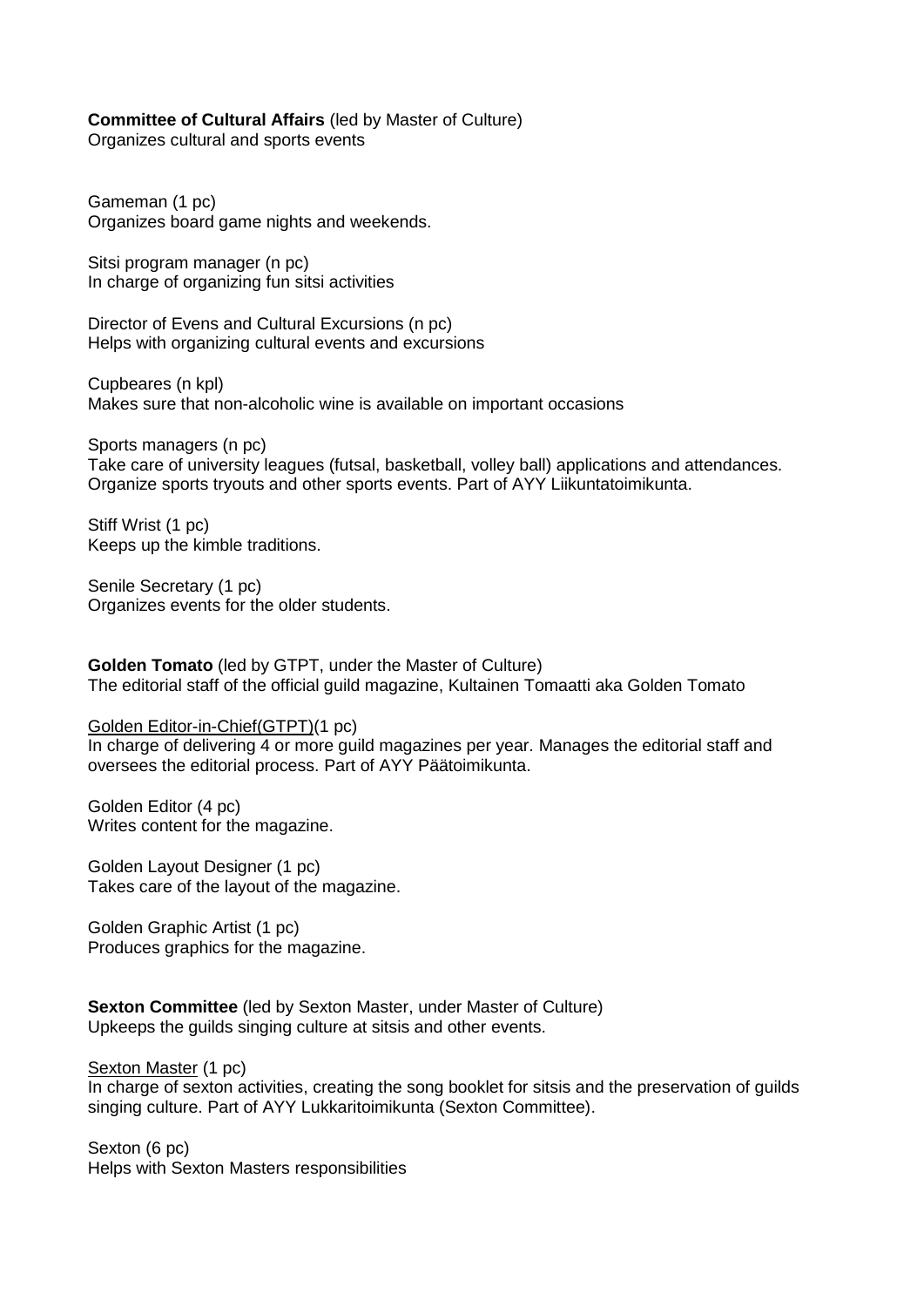#### **Committee of ASki** (led by Master of Aski)

Takes care of the guild room.

Master of ASki (1 pc) Leads the committee and is in charge of the guild room.

Guardian of ASki (5 pc) Manage the guild room and its kitchen.

**Control Club** (led by Control Boss, under the vice chairperson) Upkeeps the tinkering traditions of the guild and builds all sorts of things for needs and for fun.

Electro Workshop, a joint workshop between SiK and AS, is also managed by Control Club.

Control Boss (1 pc) Leads the Control Club.

Control Journeyman Helps with managing the Club. Documents the tinkering projects.

Electro Workshop Manager (1 pc) Leads the Workshop together with SIK representative.

**Committee of IT** (led by Bit Master) Takes care of the IT-infrastructure of the guild, which includes the guilds server and cloud.

Bit Master (1 pc) Leads the committee.

Server Person (1 pc) In charge of keeping the server alive. Documents changes.

IT Person (4 pc) Help with IT appliances and upkeeping different systems.

**Public Relations Committee** (led by Head of Corporate Relations) Advances the public relations of the guild and helps the Head of Corporate Relations.

Public Relations Journeyman (n pc) Helps Head of Corporate relations with the public relations

Public Relations Consultant (1 pc) Old Head of Corporate Relations. Consults and guides.

TEKSAS Ranger (1 pc) Takes care of relations with TEK and Suomen Automaatioseura and other similar associations.

**Media Committee** (led by Master of Communications)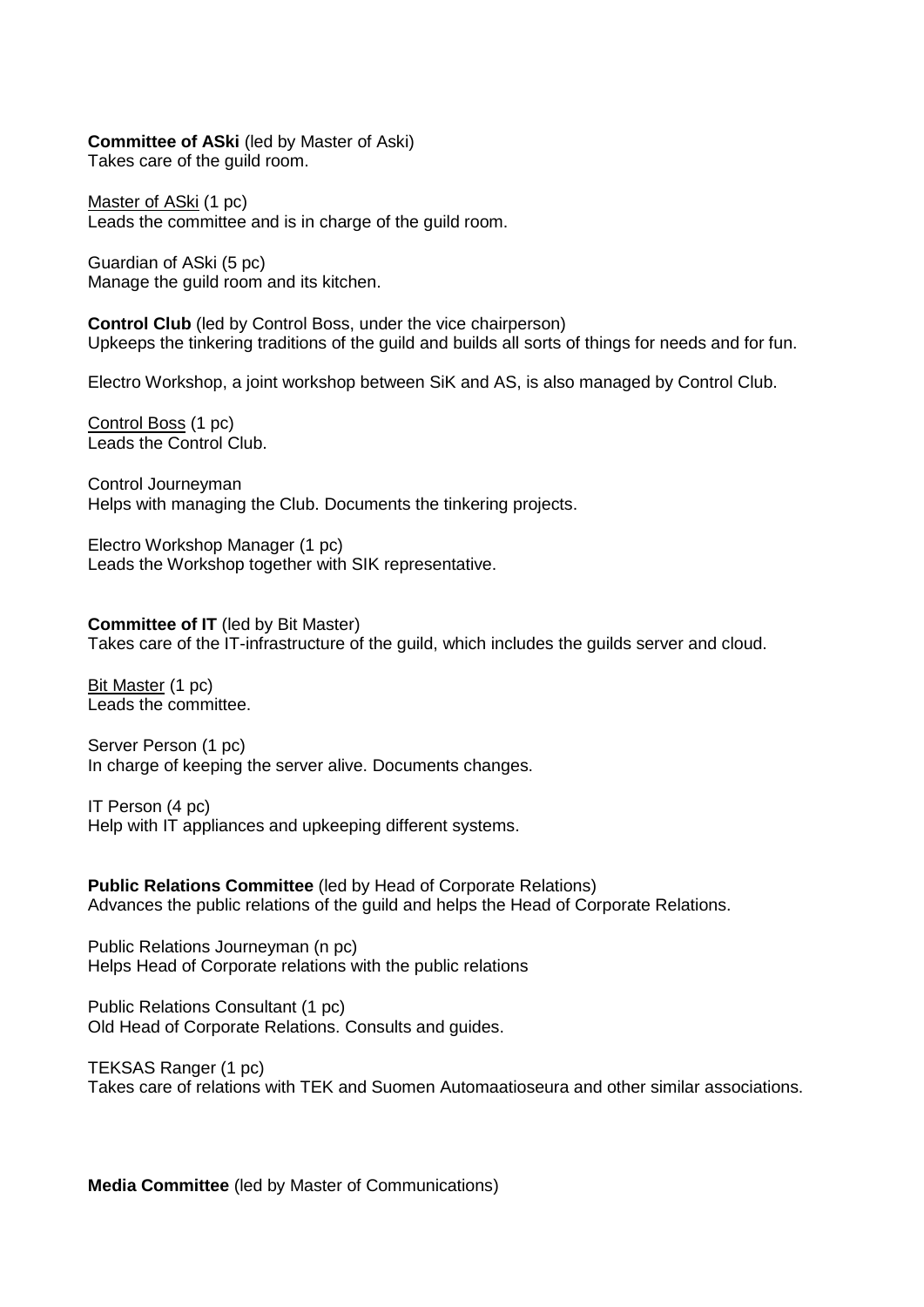Takes care of media needs of the guild, such as documenting and graphical design.

Graphics Designer (2 pc) Produces graphics for the guild

Documentator (4 pc) Documents guild events

Social Media Manager (1 pc) Updates guild Facebook, Instagram and other social media platforms.

**Stimulaatio Committee** (led by Stimulantti) Organizes the annual ball Stimulaatio and half-annual ball Eskalaatio

Stimulant (1pc) Leads the committee

Depressant (n pc) Help with different areas of the annual ball organization

Escalator (1 pc) Takes charge of the half-annual ball Eskalaatio

#### **Outside committees:**

Alderman (1 pc) Contact person from the School of Electrical Engineering.

Inspector (2 pc) Oversees that the guild abides by the finnish law. Check the transcripts and financial statement.

Vice-Inspector (2 pc) Take over, if Inspectors are unavailable or disqualified.